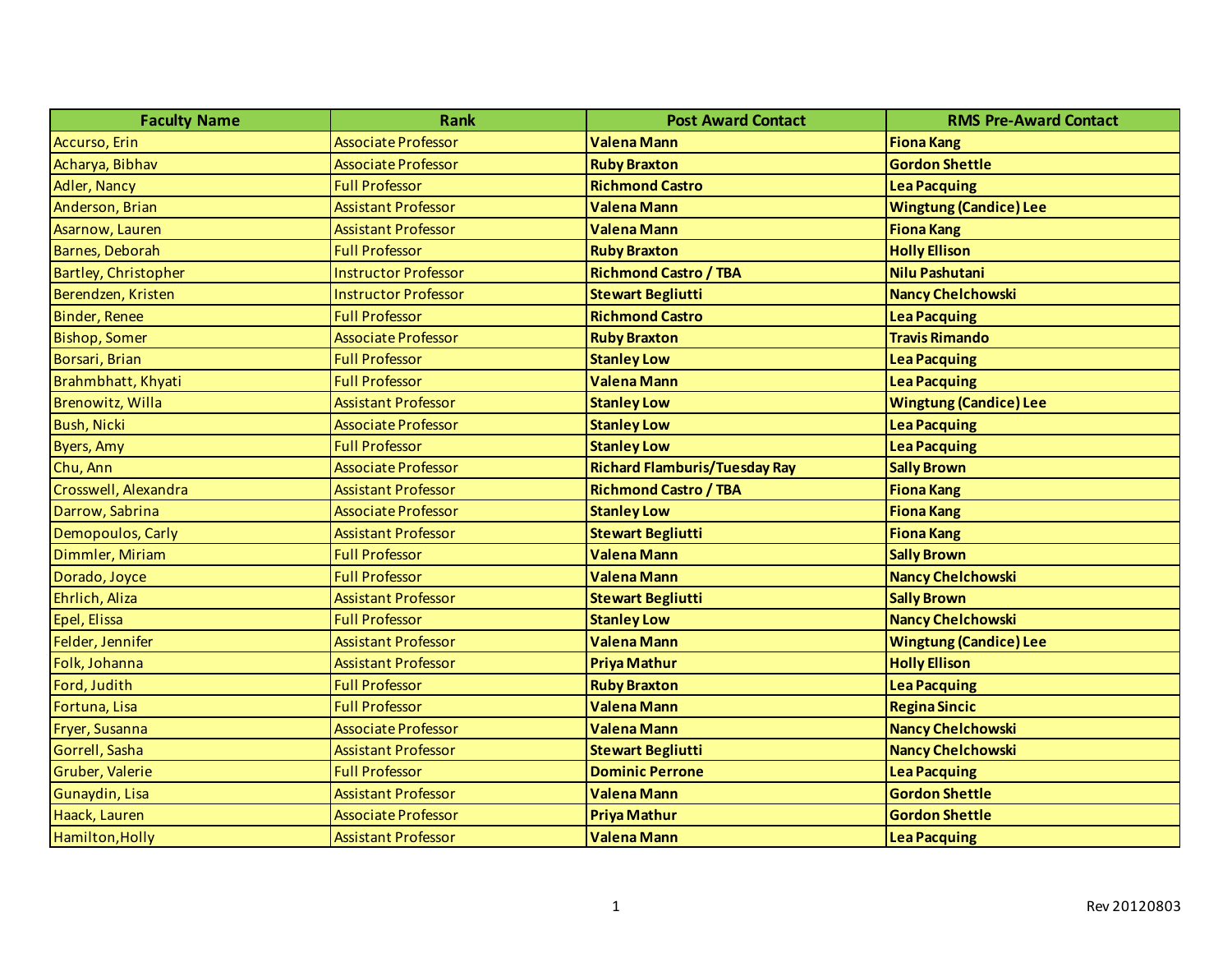| <b>Faculty Name</b>  | <b>Rank</b>                | <b>Post Award Contact</b>            | <b>RMS Pre-Award Contact</b>  |
|----------------------|----------------------------|--------------------------------------|-------------------------------|
| Hendren, Robert      | <b>Full Professor</b>      | <b>Ruby Braxton</b>                  | <b>Anthony Anderson</b>       |
| Herbst, Ellen        | <b>Full Professor</b>      | <b>Valena Mann</b>                   | Nilu Pashutani                |
| Ho, Tiffany C        | <b>Assistant Professor</b> | <b>Stewart Begliutti</b>             | <b>Fiona Kang</b>             |
| Humfleet, Gary L     | <b>Full Professor</b>      | <b>Ruby Braxton</b>                  | <b>Fiona Kang</b>             |
| Ihle, Eva            | <b>Full Professor</b>      | <b>Richmond Castro / TBA</b>         | <b>Lea Pacquing</b>           |
| Inslicht, Sabra      | <b>Associate Professor</b> | <b>Ruby Braxton</b>                  | <b>Lea Pacquing</b>           |
| Kastner, David       | <b>Assistant Professor</b> | <b>Valena Mann</b>                   | <b>Travis Rimando</b>         |
| Kheirbek, Mazen      | <b>Associate Professor</b> | <b>Ruby Braxton</b>                  | <b>Wingtung (Candice) Lee</b> |
| Kim, Young-Shin      | <b>Full Professor</b>      | <b>Priya Mathur</b>                  | <b>Gordon Shettle</b>         |
| Krystal, Andrew      | <b>Full Professor</b>      | <b>Richmond Castro</b>               | <b>Ada Chen</b>               |
| Le Grange, Daniel    | <b>Full Professor</b>      | <b>Stewart Begliutti</b>             | <b>Nancy Chelchowski</b>      |
| Leary, Mark          | <b>Full Professor</b>      | <b>Constance Revore</b>              | <b>Lea Pacquing</b>           |
| Lee, Andrew Moses    | <b>Assistant Professor</b> | <b>Stewart Begliutti</b>             | <b>Travis Rimando</b>         |
| Lee, Chuan Mei       | <b>Assistant Professor</b> | <b>Priya Mathur</b>                  | <b>Nancy Chelchowski</b>      |
| Leng, Yue            | <b>Assistant Professor</b> | <b>Stanley Low</b>                   | Nilu Pashutani                |
| LeWinn, Kaja         | <b>Associate Professor</b> | <b>Stanley Low</b>                   | <b>Sally Brown</b>            |
| Li, Descartes        | <b>Full Professor</b>      | <b>Valena Mann</b>                   | <b>Lea Pacquing</b>           |
| Lieberman, Alicia    | <b>Full Professor</b>      | <b>Richard Flamburis/Tuesday Ray</b> | <b>Sally Brown</b>            |
| Loewy, Rachel        | <b>Full Professor</b>      | <b>Stewart Begliutti</b>             | <b>Fiona Kang</b>             |
| Mackin, Scott        | <b>Full Professor</b>      | <b>Stewart Begliutti</b>             | <b>Gordon Shettle</b>         |
| Maguen, Shira        | <b>Full Professor</b>      | <b>Ruby Braxton</b>                  | <b>Lea Pacquing</b>           |
| Mangurian, Christina | <b>Full Professor</b>      | <b>Valena Mann</b>                   | <b>Nancy Chelchowski</b>      |
| Manoli, Dev          | <b>Assistant Professor</b> | <b>Priya Mathur</b>                  | <b>Nancy Chelchowski</b>      |
| Manuel, Jennifer     | <b>Associate Professor</b> | <b>Valena Mann</b>                   | <b>Lea Pacquing</b>           |
| Margolis, Kathryn    | <b>Associate Professor</b> | <b>Richard Flamburis</b>             | <b>Regina Sincic</b>          |
| Martinez, William    | <b>Assistant Professor</b> | <b>Richard Flamburis</b>             | <b>Lea Pacquing</b>           |
| Marton, Tobias       | <b>Associate Professor</b> | <b>Richard Flamburis</b>             | <b>Lea Pacquing</b>           |
| Mason, Ashley        | <b>Associate Professor</b> | <b>Stanley Low</b>                   | <b>Travis Rimando</b>         |
| Masson, Carmen       | <b>Full Professor</b>      | <b>Valena Mann</b>                   | <b>Regina Sincic</b>          |
| Mathalon, Daniel     | <b>Full Professor</b>      | <b>Stanley Low</b>                   | <b>Lea Pacquing</b>           |
| Mayer, Stephanie     | <b>Assistant Professor</b> | <b>Stanley Low</b>                   | <b>Fiona Kang</b>             |
| McQuaid, John        | <b>Full Professor</b>      | <b>Valena Mann</b>                   | <b>Lea Pacquing</b>           |
| Meacham, Meredith    | <b>Assistant Professor</b> | <b>Stewart Begliutti</b>             | <b>Wingtung (Candice) Lee</b> |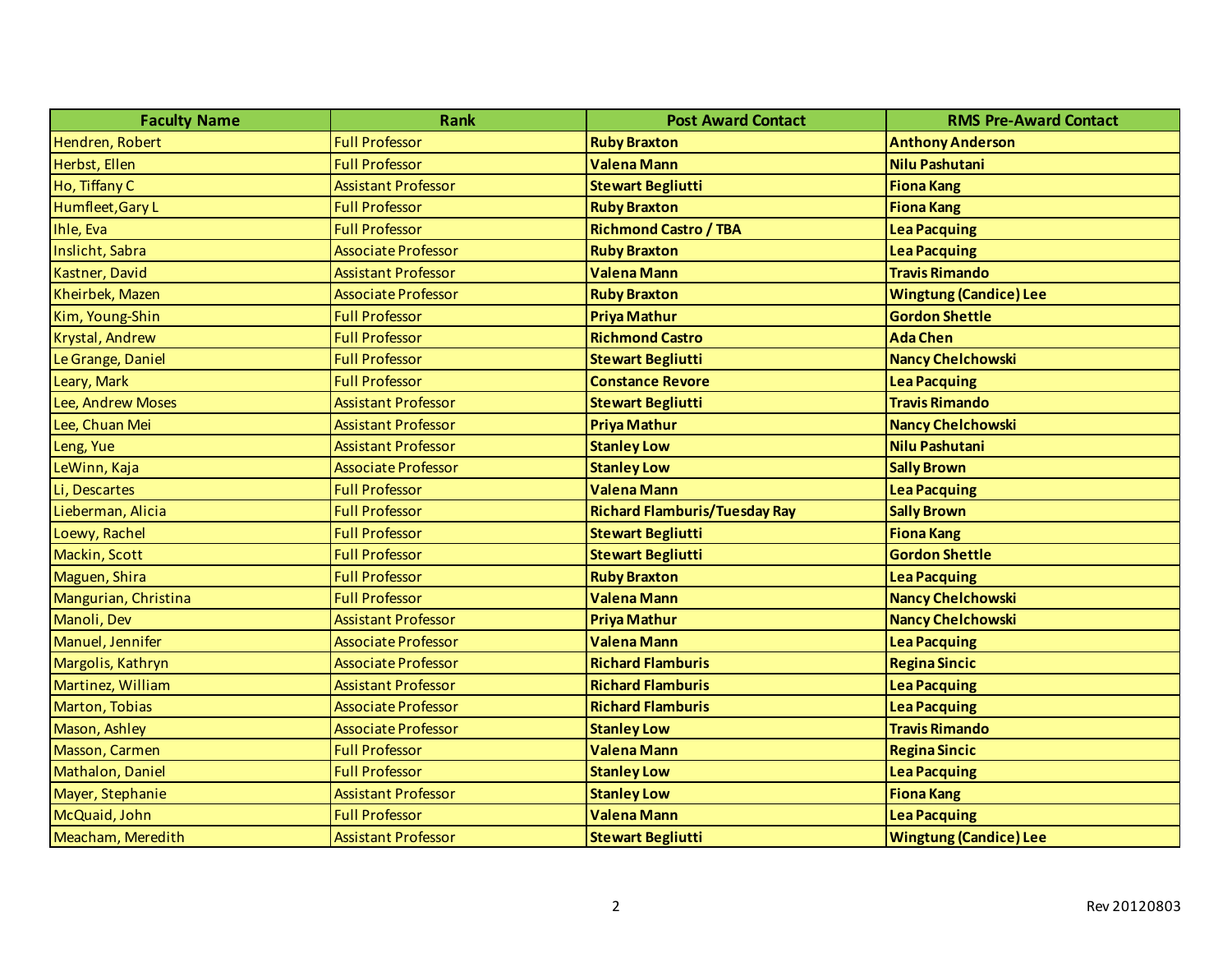| <b>Faculty Name</b>        | <b>Rank</b>                | <b>Post Award Contact</b> | <b>RMS Pre-Award Contact</b>  |
|----------------------------|----------------------------|---------------------------|-------------------------------|
| Meffert, Susan             | <b>Associate Professor</b> | <b>Stewart Begliutti</b>  | <b>Gordon Shettle</b>         |
| Mendes, Wendy              | <b>Full Professor</b>      | <b>Priya Mathur</b>       | <b>Holly Ellison</b>          |
| Metz, Sarah                | <b>Associate Professor</b> | <b>Dominic Perrone</b>    | <b>Regina Sincic</b>          |
| Molofsky, Anna             | <b>Associate Professor</b> | <b>Ruby Braxton</b>       | <b>Ada Chen</b>               |
| Neylan, Thomas             | <b>Full Professor</b>      | <b>Ruby Braxton</b>       | <b>Travis Rimando</b>         |
| Nosheny, Rachel            | <b>Assistant Professor</b> | <b>Stanley Low</b>        | Nilu Pashutani                |
| O'Donovan, Aoife           | <b>Associate Professor</b> | <b>Stanley Low</b>        | <b>Holly Ellison</b>          |
| Pennington, David          | <b>Associate Professor</b> | <b>Valena Mann</b>        | <b>Lea Pacquing</b>           |
| Pfiffner, Linda            | <b>Full Professor</b>      | <b>Priya Mathur</b>       | <b>Gordon Shettle</b>         |
| Porche, Michelle           | <b>Associate Professor</b> | <b>Valena Mann</b>        | <b>Regina Sincic</b>          |
| Prather, Aric              | <b>Associate Professor</b> | <b>Valena Mann</b>        | <b>Wingtung (Candice) Lee</b> |
| Radin, Rachel              | <b>Assistant Professor</b> | <b>Valena Mann</b>        | <b>Nancy Chelchowski</b>      |
| Rampersaud, Ryan           | <b>Assistant Professor</b> | <b>Stanley Low</b>        | <b>Sally Brown</b>            |
| <b>Richards, Anne</b>      | <b>Associate Professor</b> | <b>Ruby Braxton</b>       | <b>Lea Pacquing</b>           |
| Rose, Demian               | <b>Full Professor</b>      | <b>Stanley Low</b>        | <b>Lea Pacquing</b>           |
| Ross, Jessica              | <b>Associate Professor</b> | <b>Priya Mathur</b>       | <b>Lea Pacquing</b>           |
| Roubinov, Danielle         | <b>Assistant Professor</b> | <b>Ruby Braxton</b>       | Nilu Pashutani                |
| Rubenstein, John           | <b>Full Professor</b>      | <b>Kathleen Gardner</b>   | Nancy Chelchowski             |
| Samelson-Jones, Emma       | <b>Associate Professor</b> | <b>Stanley Low</b>        | <b>Lea Pacquing</b>           |
| Sanders, Stephan           | <b>Associate Professor</b> | <b>Stewart Begliutti</b>  | <b>Regina Sincic</b>          |
| Satre, Derek               | <b>Full Professor</b>      | <b>Priya Mathur</b>       | <b>Wingtung (Candice) Lee</b> |
| Scangos, Katherine         | <b>Assistant Professor</b> | <b>Stanley Low</b>        | <b>Fiona Kang</b>             |
| Seritan, Andrea            | <b>Full Professor</b>      | <b>Valena Mann</b>        | <b>Lea Pacquing</b>           |
| Shapiro, Brad              | <b>Full Professor</b>      | <b>Dominic Perrone</b>    | <b>Lea Pacquing</b>           |
| Sohal, Vikaas              | <b>Associate Professor</b> | <b>Priya Mathur</b>       | <b>Ada Chen</b>               |
| Sorensen, James            | <b>Full Professor</b>      | <b>Priya Mathur</b>       | <b>Regina Sincic</b>          |
| <b>State, Matthew</b>      | <b>Full Professor</b>      | <b>Stewart Begliutti</b>  | <b>Regina Sincic</b>          |
| Steinbuchel, Petra         | <b>Full Professor</b>      | <b>Priya Mathur</b>       | <b>Holly Ellison</b>          |
| Strigo, Irina              | <b>Full Professor</b>      | <b>Ruby Braxton</b>       | <b>Lea Pacquing</b>           |
| Subramaniam, Karuna        | <b>Associate Professor</b> | <b>Valena Mann</b>        | <b>Nancy Chelchowski</b>      |
| Thomas, Melanie            | <b>Associate Professor</b> | <b>Richard Flamburis</b>  | <b>Nancy Chelchowski</b>      |
| <b>Tolou-Shams, Marina</b> | <b>Full Professor</b>      | <b>Priya Mathur</b>       | <b>Holly Ellison</b>          |
| Tompkins, David            | <b>Associate Professor</b> | <b>Priya Mathur</b>       | <b>Nancy Chelchowski</b>      |